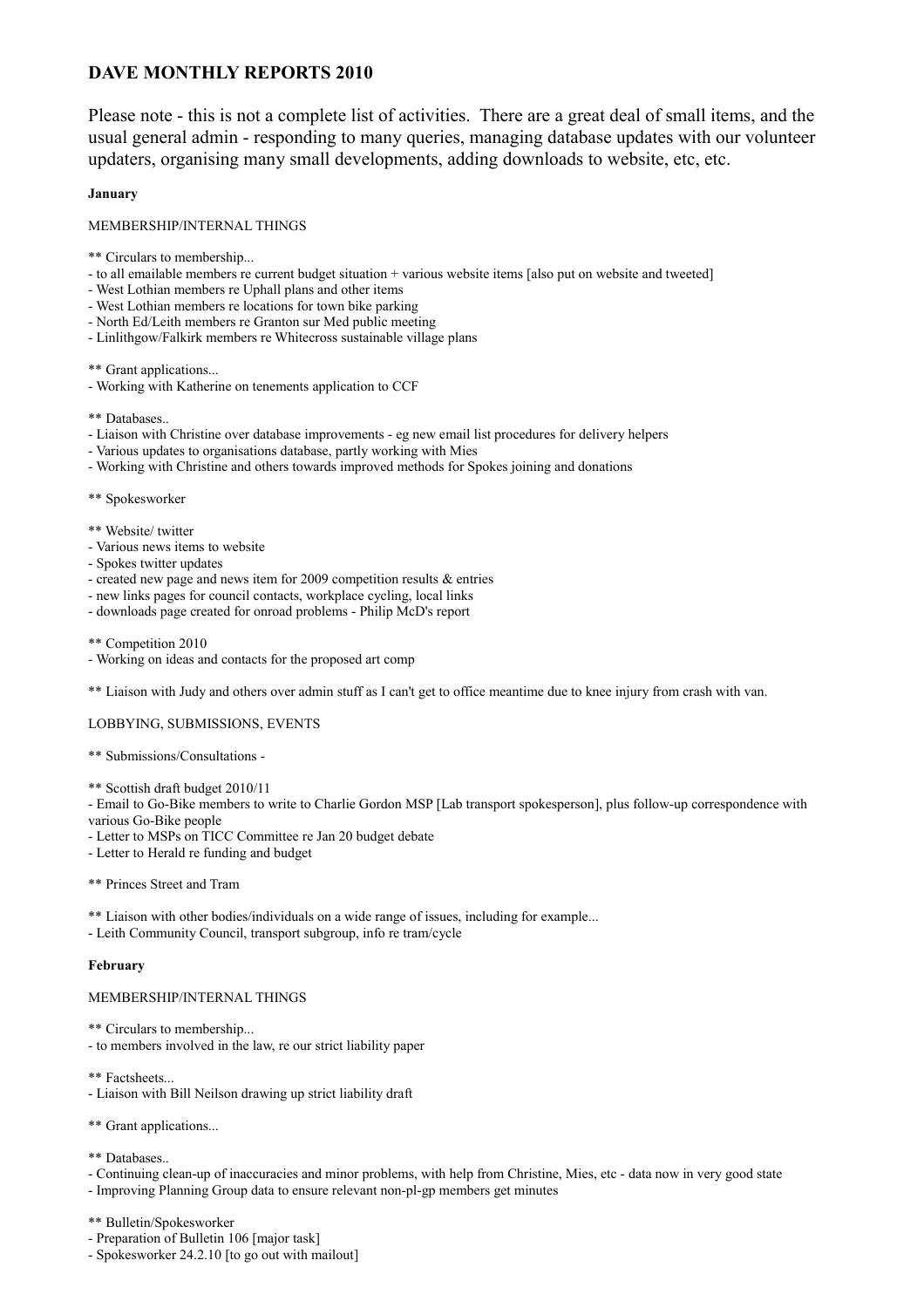\*\* Mailout 27.2.10

- All the usual pre-organisation - volunteers for stuffing, Lothians deliveries, Edinburgh deliveries; coordination of inserts; preparation of labels, sorting of envelopes, etc, etc.

\*\* Website/ twitter

- New pages on strict liability, folders on buses, local links - also news item and tweeted about them

\*\* Competition 2010

- Working on ideas and contacts for the proposed art comp

LOBBYING, SUBMISSIONS, EVENTS

\*\* Submissions/Consultations

- Comments (email) on CEC draft road safety plan needs a per-km target, plus other problems
- Comments (email) on CEC proposals to install parking places in some yellow line roads
- CEC cycle forum 23 Feb, and preparation re. CEC budget, road safety plan, St JamesCentre/PicardyPlace, cycling indicators, ...

\*\* Scottish draft budget 2010/11 + funding general

- Circulated TICC members, commenting on the Minister's funding evidence to Active Travel Inquiry

\*\* Princes Street and Tram

- Meeting with TIE (+ peter, sandy) re many onroad details, and risk assessments

\*\* Liaison with other bodies/individuals on a wide range of issues, including for example...

- Setting up for Cllr Mackenzie to visit Bike Station
- Meeting with Essential Edinburgh (+ Mark, Peter, Katherine) + lots of preparation

#### **March**

# MEMBERSHIP/INTERNAL THINGS

\*\* Circulars to membership...

- Morningside area re public and residential bike parking
- Members offering photography, for map cover  $\&$  bulletins
- All members public meeting reminder + other items
- All members in CPZ area re draft CPZ TRO

\*\* Factsheets...

- \*\* Databases..
- Liasing with multiple delivery people for corrections to data
- \*\* Bulletin/Spokesworker
- Spokesworker 9.3.10
- Spokesworker 21.3.10 [produced soon after, as good opportunity to distribute at public meeting as well as for renewals]
- \*\* Website/ twitter
- Uploads and articles for B106 and spokesworkers
- Lots of small updates/ links added e.g. re TICC inquiry
- added section in left column for links to events
- added section in left column for links to recent updates
- \*\* Competition 2010
- Working on ideas and contacts for the proposed art comp

## LOBBYING, SUBMISSIONS, EVENTS

\*\* Submissions/Consultations

- \*\* Scottish draft budget  $2010/11 +$  funding general
- Letter to Local Transport Today re. Minister's poor TICC evidence on funding
- Phoned Herald and Scotsman contacts re TICC report on active travel

\*\* Princes Street and Tram

- Notes for next tram meeting, and paper on Hanover St to Mound

\*\* Liaison with other bodies/individuals on a wide range of issues, including for example...

- NRIE craigmillar path - continuing correspondence with members who are submitting objections based on the car park proposals

- Essential Edinburgh - letter following up meeting last month

\*\* Annual funding survey

- Form, email, contacts etc updated from 08/09 and sent out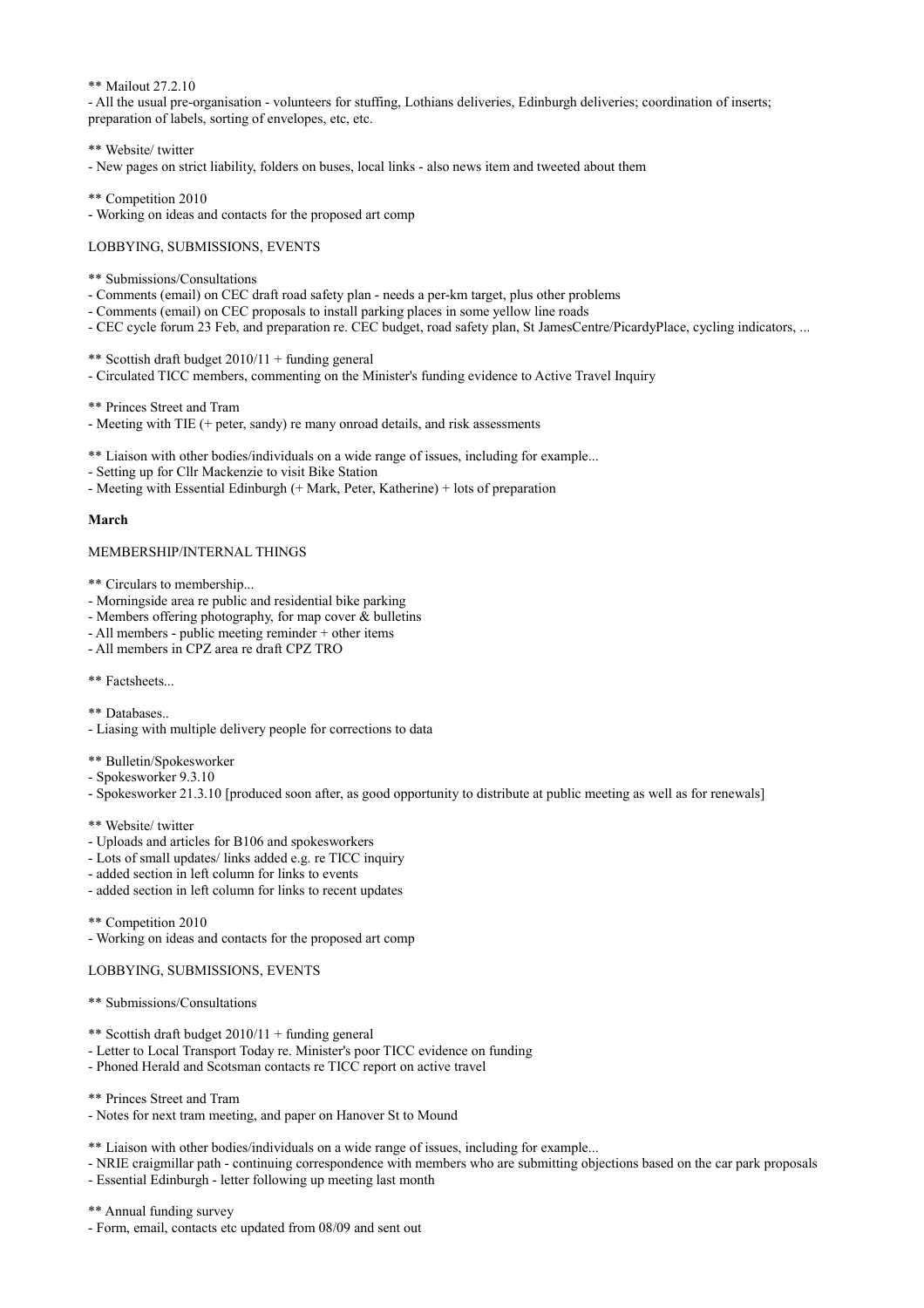\*\* Edinburgh Council policy

- Attended Action Plan board with Richard; Richard to prepare draft member survey for our public meeting
- Finalised survey form, with comments from others, and printed for public meeting
- Public Meeting with Cllr Mackenzie and Phil Noble on CEC Cycle Action Plan
- Objection to TRO for revised CPZ rules, as Sandy very busy, also emails to Cllrs Mackenzie and Burgess

# **April**

#### MEMBERSHIP/INTERNAL THINGS

- \*\* Circulars to membership...
- West Lothian members, various local issues
- Members in Lanark Rd area, to lobby for new WoL bridge
- Leith area members re GL bike breakfast + more
- EL/ML members re spokes/sustrans stall at megacycle
- All members re new car spaces & Open Spaces strategy
- Medical members re RHSC relocation also on website
- canal area members re Harrison Park consultation
- \*\* Factsheets...
- \*\* Databases..
- Sorting updates to orgs database via Mies
- \*\* Bulletin/Spokesworker
- Spokesworker 20.4.10 prepared, put on website, posted, etc
- \*\* Website/ twitter
- Liaising with Stuart re backups of old sites now being shut down
- Added new download page for Inspirational papers and documents
- Page for CEC cycle action plan
- New spokes flyer added to website
- Added links for relevant depts of Lothians councils
- \*\* Competition 2010
- Organising prizes and finalising entry form, with Res Gp members

## LOBBYING, SUBMISSIONS, EVENTS

- \*\* Submissions/Consultations
- Submisssion to Scottish Govt Independent Budget Review [on website]
- Urgent submission re Holyrood North&South development [too late for Planning Group]
- \*\* Liaison with other bodies/individuals on a wide range of issues, including for example...
- \*\* Annual funding survey
- Form, email, contacts etc updated from 08/09 and sent out
- \*\* Edinburgh Council policy
- Prepared action sheet for Action Plan board 22 April
- Attended Action Plan board 22 April

## **May**

## MEMBERSHIP/INTERNAL THINGS

- \*\* Circulars to membership [suggesting they take action]...
- Midlothian & Borders re MDC Access Forum + Broughton rly path
- Wide area round canal, re Harrison park consultation
- Linlithgow area re paths adjacent to new commuter car park
- East Lothian members re. North Berwick trains
- Midlothian members re proposed route towards Shawfair
- \*\* Spokes projects
- Liaison/work with Katherine on tenement project
- Prizes, entry form etc for 2010 competition, with Res Gp members

\*\* Databases..

- getting near the end of annual membership renewal activity

- Great deal of work preparing Bulletin 107, including doing analysis from annual cycle funding survey

<sup>\*\*</sup> Bulletin/Spokesworker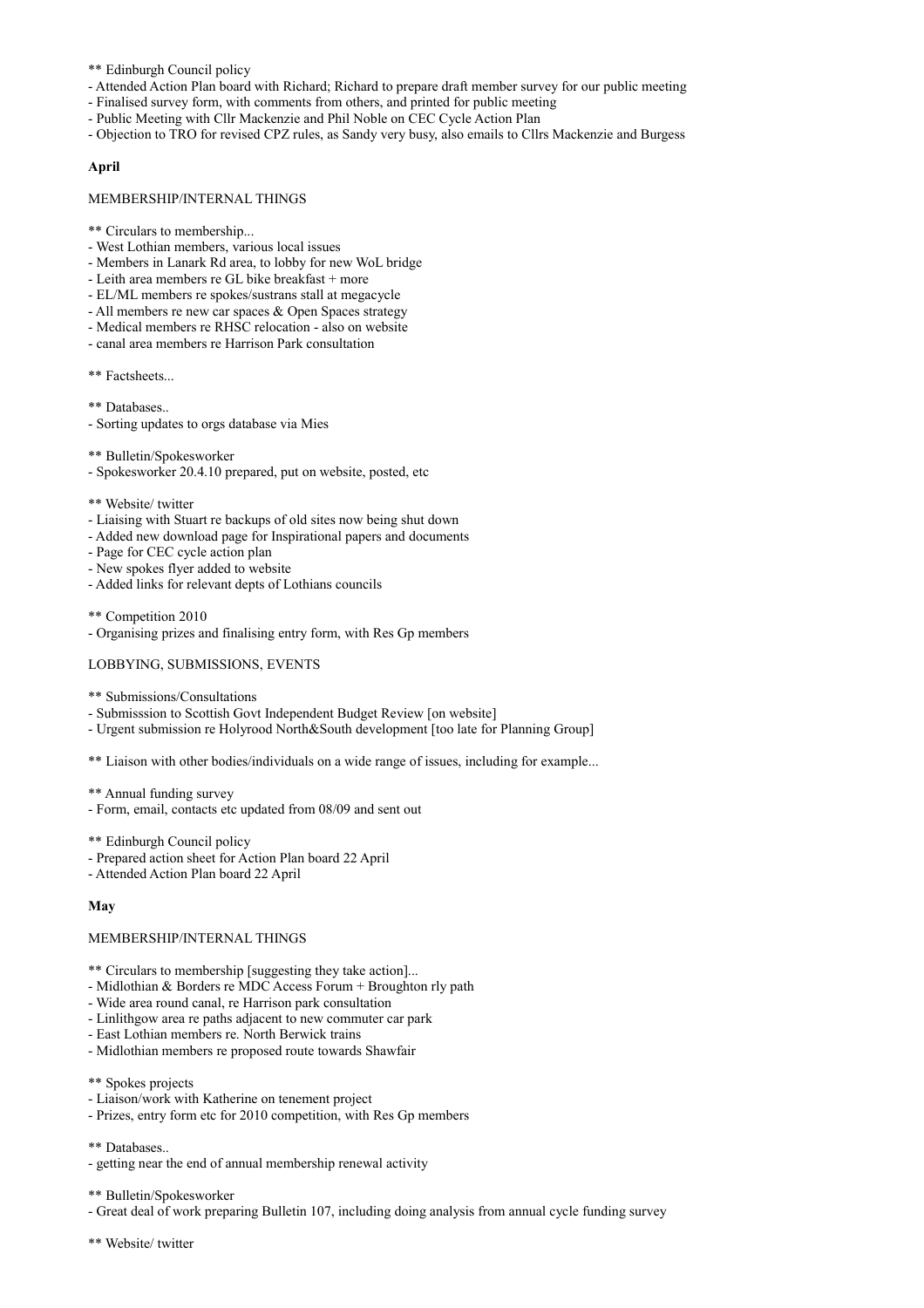- Uploaded and article about public meeting Richard's ATAP survey
- Put together Spokes traffic count data, uploaded plus article
- Continual update of events, dates, etc
- New downloads London cycling documents; Local research page
- \*\* Competition 2010

#### LOBBYING, SUBMISSIONS, EVENTS

- \*\* Submissions/Consultations
- \*\* Liaison with other bodies/individuals on a wide range of issues, including for example...
- Member crash on tramlines follow up bad reply from TIE
- East Lothian & Ewan re North Berwick train lobbying
- Tram consultation meeting & preparation

\*\* Lobbying

- Connecting Communities active travel conference - question re. funding to politicians panel

\*\* Annual funding survey

- Reminders continuing to non-respondents
- Queries to unsatisfactory responses
- Analysis

#### **June**

#### MEMBERSHIP/INTERNAL THINGS

\*\* Circulars to membership [suggesting they take action]...

- Advance delivery organisation for mailout, Lothians and Edinburgh
- All members re bike breakfast and other updates
- West Ed members re tramline crossings site visit

\*\* Spokes projects

- Liaison/work with Katherine on tenement project; meeting with TPi consultants
- Spokes stall organised at Linlithgow bike fun day
- \*\* Databases..
- \*\* Bulletin/Spokesworker
- Bulletin 107 completed and sent to printer
- Spokesworker 8.6.10 completed and to copyshop
- Mailout and deliveries organised, Edinburgh and Lothians
- \*\* Website/ twitter
- Various updates to news, links, downloads

\*\* Competition 2010

- Finalised competition entry form

## LOBBYING, SUBMISSIONS, EVENTS

\*\* Submissions/Consultations

- Letter to Cllr Mackenzie and others re. Picardy Place - also features in new Bulletin as Pic Pl/Princes St emerging as a critical area for the future

- Jackie's letters inviting to bike breakfast expanded - to all councillors re Princes St/ Picardy Place; and to all MSPs re funding

- CEC Active Travel Action plan notes prepared for CEC on first draft of Plan
- CEC draft ATAP put on website for comments, and notified to members

\*\* Liaison with other bodies/individuals on a wide range of issues, including for example...

- \*\* Lobbying
- Press briefing sent to Herald and Scotsman on funding survey and TICC Inquiry
- Parliament Active Travel debate 9.6.10: email relevant MSPs on bike/rail
- Parliament Active Travel debate 9.6.10: email relevant MSPs on funding
- Handout explaining issues to be shown/discussed on bike ride for politicians
- Email to Cllr Mackenzie and others for follow-up on above handout

# **July**

#### MEMBERSHIP/INTERNAL THINGS

\*\* Circulars to membership [suggesting they take action]...

- All members re. draft CEC cycle action plan, tenements, etc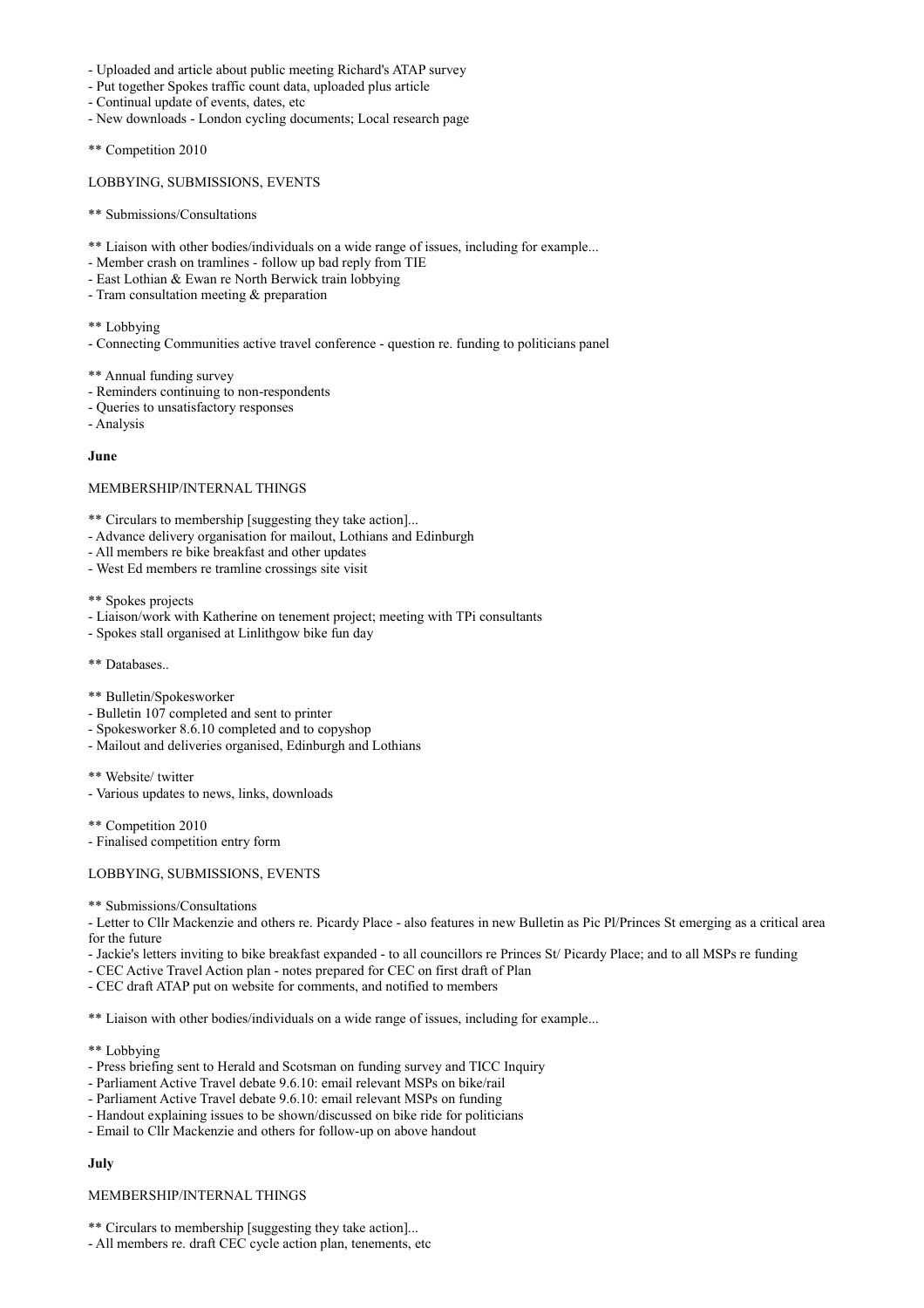- W Lothian members re WLC use of CWSS money, stalls and many other things
- E Lothian members re assorted items
- Canal and portobello members re new development exhibitions
- \*\* Spokes projects/ representatives
- Fixing up with David Liddell to deal with WL planning applications
- Liaise with Bill Neilson re attending CEC road safety meetings
- Thinking for meeting re future structure, constitution, etc
- \*\* Databases
- Big update to orgs database for input by Mies
- \*\* Bulletin/Spokesworker
- Spokesworker 21.7.10 prepared, website, SAEs etc
- \*\* Website/ twitter
- Various updates to news, links, downloads
- Maps page re-written
- Tenements project page set up

## LOBBYING, SUBMISSIONS, EVENTS

- \*\* Submissions/Consultations
- Liaising with Richard re ATAP consultation, doing final edits, adding to website
- \*\* Liaison with other bodies/individuals on a wide range of issues, including for example...
- Tram/cycle liaison mtg many issues including Mound crossing, crash reporting, etc
- Objecting to proposal to 'direct' Princes St cyclists to George St
- Member contacts re zoo website; emailed zoo suggesting cycle access wording
- Napier MSc mature student re research on ASL compliance put on website

## **August**

## MEMBERSHIP/INTERNAL THINGS

- \*\* Circulars to membership [suggesting they take action]...
- West Lothian members big development plans; towpath upgrade, etc
- East Ed and E Lothian re Newcraighall developments
- South West Ed members re Inglis Green supermarket & bridge

\*\* Spokes projects/ representatives

- Meeting with David Liddle, new contact for WL planning applications
- Working with Katherine & others to stir up competition entries
- \*\* Databases
- Orgs & m'ship databases updates/checking
- \*\* Bulletin/Spokesworker
- Prepared special leaflet for 10,000 Pedal for Scotland goodybags
- \*\* Website/ twitter
- Added results of past competitions to competitions page
- Reorganised Lothians into one page
- Assorted updates to links, pages, etc
- New page on considerate cycling
- Working with Bill Neilson on tramline crash claims notes

#### LOBBYING, SUBMISSIONS, EVENTS

- \*\* Submissions/Consultations/Lobbying
- ATAP draft attending Board; working with Richard on pre & post meeting points
- Liaising with Richard/Peter re canal consultation working party
- Major submission prepared for SESplan consultation
- \*\* Liaison with other bodies/individuals on a wide range of issues, including for example...
- CEC officer re including cycling in Edinburgh 'town centres' action plans

## **September**

## MEMBERSHIP/INTERNAL THINGS

- \*\* Circulars to membership [suggesting they take action]...
- Leith area re NP grants for community projects bike storage??
- Wide area centred on Russell Rd re cycleroute closure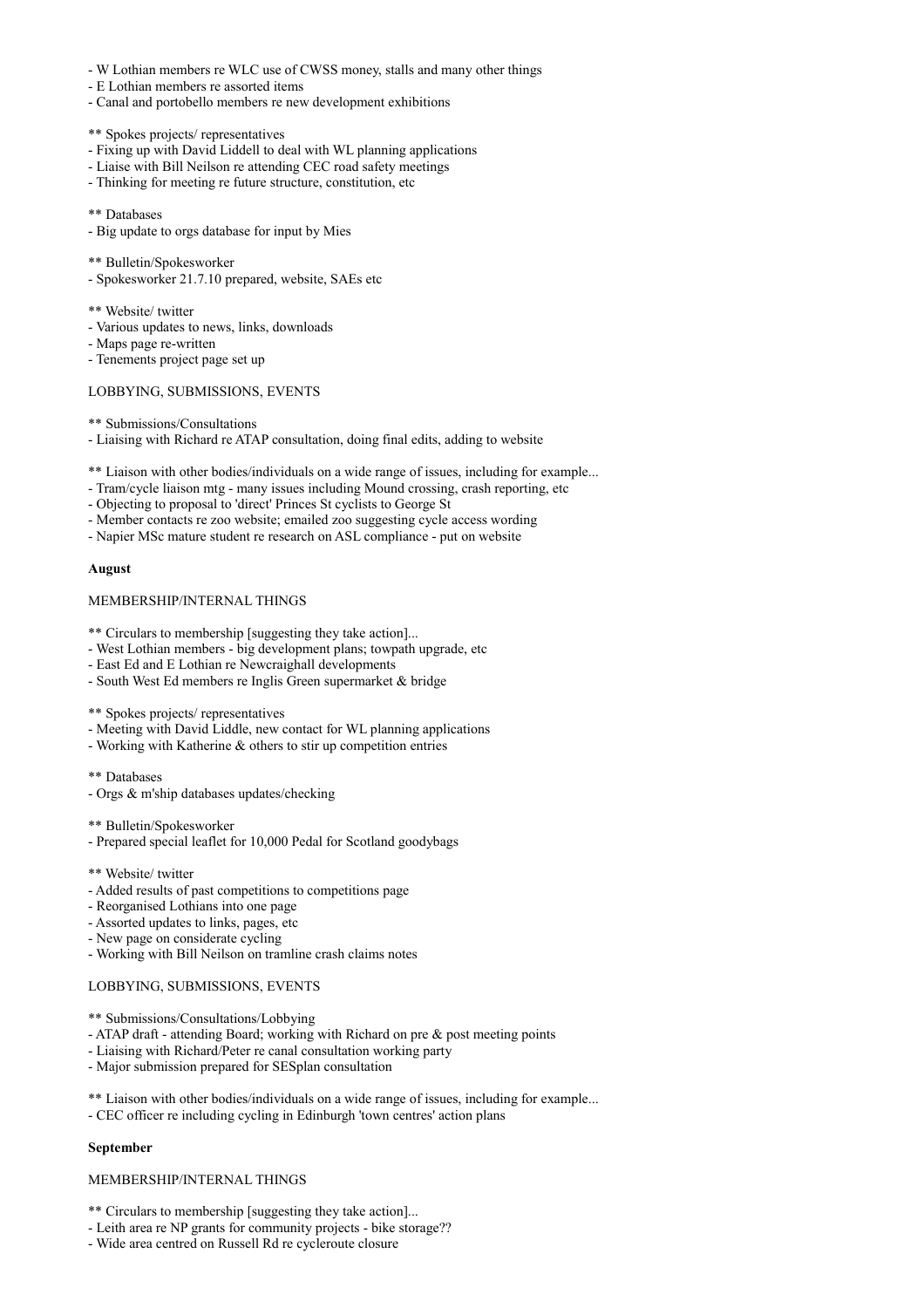- East Lothian members re North Berwick rail/bike usage survey
- West Lothian, Fife and local members re Haymarket station PA
- \*\* Spokes projects/ representatives
- Working with Resources Group to generate more competition entries, to ensure useful outcome
- Working with Katherine on organising entries and judging procedures
- \*\* Databases
- Various updates sent to input volunteers
- \*\* Bulletin/Spokesworker
- Spokesworker 8.9.10, written, website, tweeted etc
- \*\* Website/ twitter
- News/download re Balbirnie Place cycleroute closure
- Public meeting and other tenements info
- North Berwick rail survey
- Tenements storage project survey and article
- Article re attacks on N Ed paths
- Big article on ATAP for website
- Article on new SPICe report

# LOBBYING, SUBMISSIONS, EVENTS

- Helped design North Berwick bike carriage survey
- Tram liaison meeting and preparation
- \*\* Liaison with other bodies/individuals on a wide range of smaller issues, including for example...
- Duddingston Village pavement-cycling problems

#### **October**

# MEMBERSHIP/INTERNAL THINGS

- \*\* Circulars to membership [suggesting they take action]...
- SQF & Fife members re A90 cycleroute and considerable follow-up
- East Ed and East Lothian members re newcraighall consultn
- E Lothian members re cycle forum attendance + council proposed route maps

\*\* Spokes projects/ representatives

- Working with Katherine on organising entries and judging procedures; combining entries into single pdf's
- Competition prize distribution; follow-up on possible artwork implementation with Sustrans

```
** Databases
```
- \*\* Bulletin/Spokesworker
- Bulletin 108 preparation; mailout; organisation of deliveries throughout Lothians & Edinburgh
- Spokesworker 25.10.10 preparation
- \*\* Website/ twitter
- SPICe Briefing report
- Holyrood elections manifesto e-action article
- Competition results, article, etc

## LOBBYING, SUBMISSIONS, EVENTS

- \*\* Submissions
- CEC response on revised maintenance procedures to reflect ATAP
- PPt and written preparation for Cycling Scotland conference
- \*\* Liaison with other bodies/individuals on a wide range of smaller issues, including for example...
- Cycle officer and local members re A90 proposals much correspondence

# **November**

## MEMBERSHIP/INTERNAL THINGS

- \*\* Circulars to membership [suggesting they take action]...
- South Edinburgh re consultations on QBC and 20mph zone
- All members, re public meeting, storage project, Ride Planet Earth, etc...
- \*\* Spokes projects/ representatives
- November traffic count analysis and website article